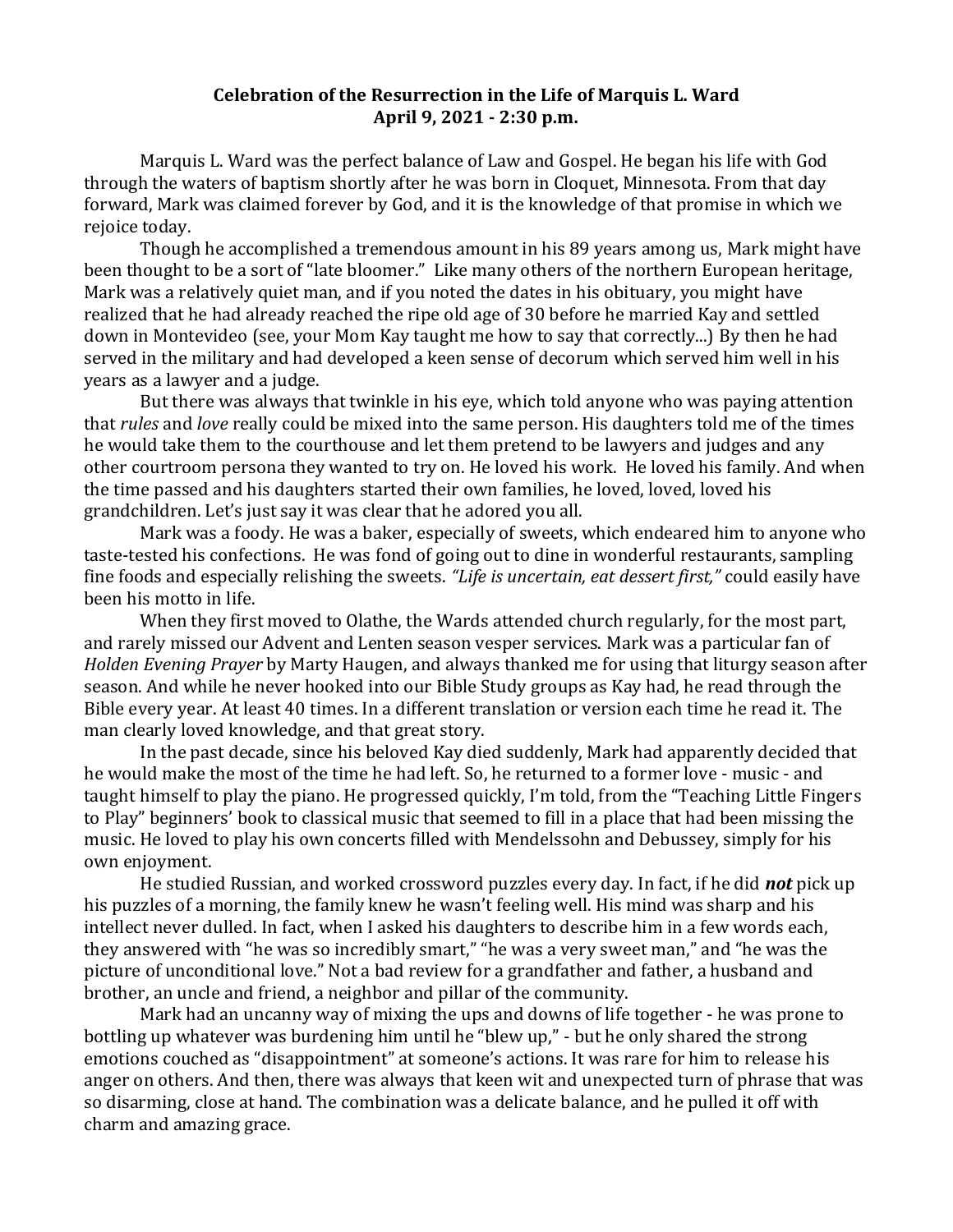As his life was winding down, he once again leaned on his great mind and decided to submit himself to clinical trials at the Mayo Clinic. I can just imagine that he figured he would either be cured, or if not, he would be a good example for the research and eventual information that would contribute to data that would provide hope for someone else down the line. What a magnificent service to humanity - selfless, even. In a different life circumstance, Mark could have been a pastor. In fact, he told his girls as much - that he had actually thought about it. If he'd had another 10 years, I believe he could have done it.

But for now, we simply hold on to all the wonderful parts of Mark. Sharon shared that at one very low point in his treatment she told him I was praying for him. And he smiled that smile we will all remember with love. But now, we can remember him smiling at Kay, and all those of his loved ones who have entered Eternity before him. Mark was ready. He knew what he had done and what he had left undone, and he had made peace with his life among us - the Law and the Gospel. He knew which one holds the better power. It makes me think of the song we sang for Kay at her funeral, *I'll Fly Away.*

> "Some glad morning when this life is o'er, I'll fly away To a home on God's celestial shore, I'll fly away When the shadows of this life have gown, I'll fly away Like a bird from prison bars has flown, I'll fly away Just a few more weary days and then, I'll fly away To a land where joys shall never end, I'll fly away

*Refrain:* I'll fly away, oh glory, I'll fly away; When I die, hallelujah by and by, I'll fly away."

One of the last times Sharon saw her Dad at Mayo she walked in and he was waving. *"Who are you waving at?"* she asked him. *"God. He's winking at me."* Rest well, dear Mark. We will see you again, following in your footsteps as best we can. Sharing the Rules as well as the Love. The Law. And the Gospel. Well done, good and faithful servant. Amen.

**Marquis L. Ward Readings for Funeral Service April 9, 2021**

## **Proverbs 3:5-8**

Trust in the LORD with all your heart, and do not rely on your own insight.

In all your ways acknowledge him, and he will make straight your paths.

Do not be wise in your own eyes; fear the LORD and turn away from evil.

It will be a healing for your flesh and a refreshment for your body.

## **Psalm 23 (printed in bulletin)**

**Romans 8:29, 31-35, 37-40**